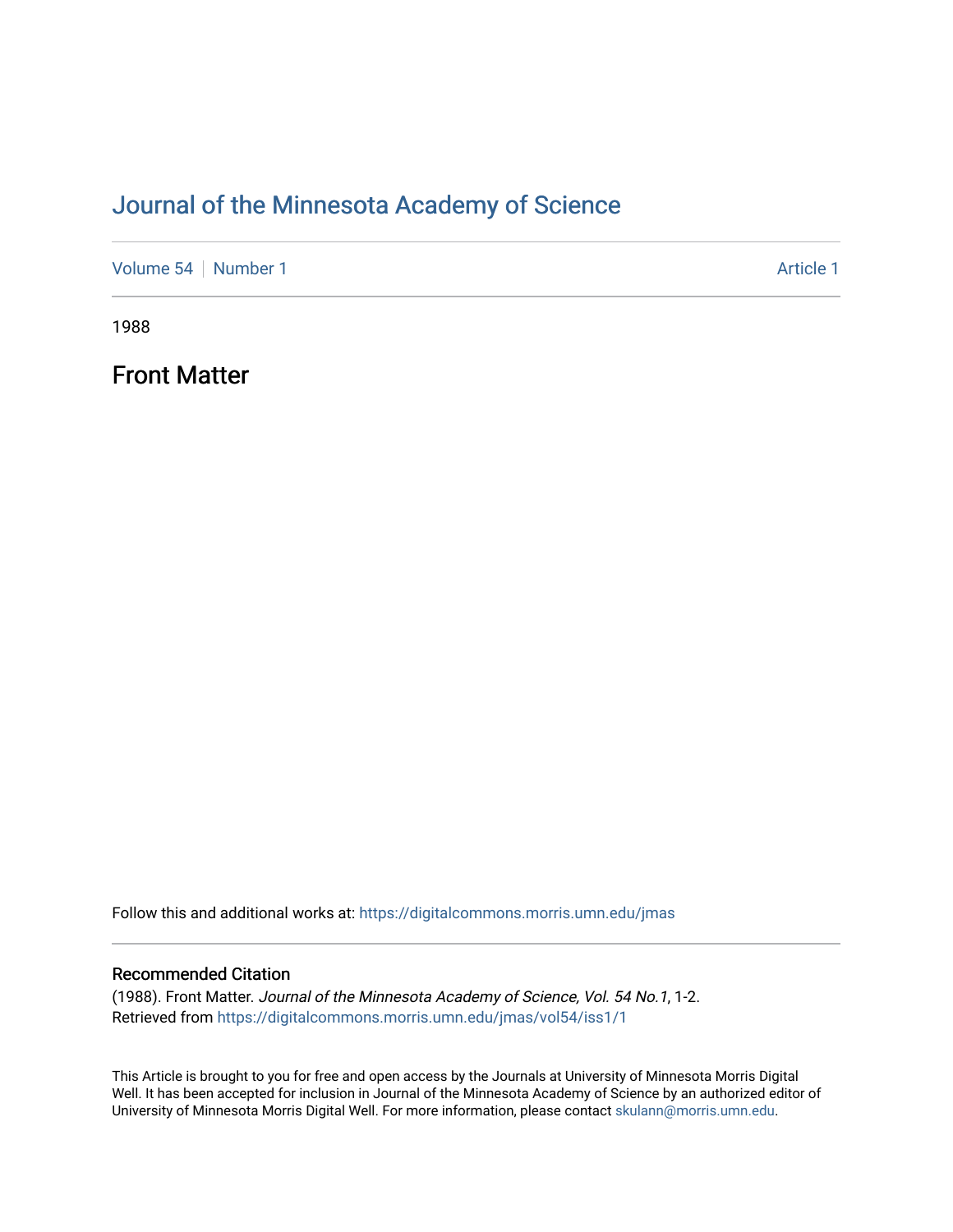# Journal of the **MINNESOTA ACADEMY OF SCIENCE**

Fall, 1988 Volume 54, No. 1

This Issue: Science Education **Osteoporosis** 

 $inv$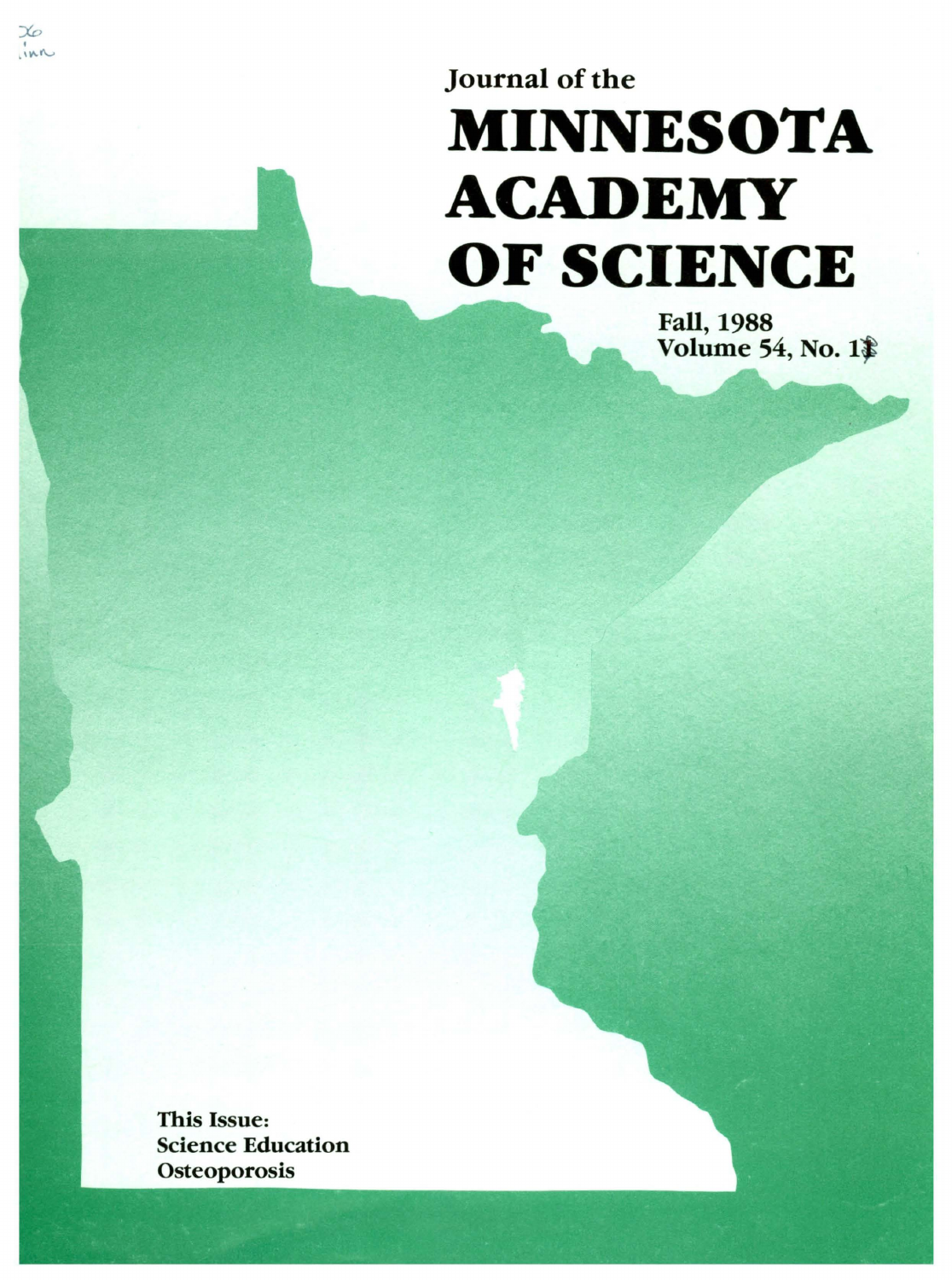*The Minnesota Academy of Science* was *f ormed in 1932 to provide for "the advancement of pure and applied science through the fostering of research, education, and understanding." The Academy is a non-profit organization.* 

#### **OFFICERS**

PRESIDENT-ELECT Wayne Anderson *St. Clair High School*  SECRETARY-TREASURER Russell Adams *University of Minnesota* 

#### **DIRECTORS**

Max M. DeLong *Northern States Power* 

Terrence F. Flower *College of St. Catherine* 

David Hanych *University of Minnesota* 

Theodore Molitor *Science Education Consultant*  James Perry *University of Minnesota* 

Leonard G. Soroka *St. Cloud State University* 

Thomas Tommet *College of St. Thomas* 

**JUNIOR ACADEMY** 

#### DIRECTOR

PRESIDENT Gary Goken *3M Company* 

Dennis Anderson *Molecular Genetics*  Jane G. Belau *Control Data Corp.*  William Bessler

William Davidson *General Mills* 

*Mankato State University* 

Joseph Reymann *St. Thomas Academy* 

Pamela Schmillen *Chaska Middle School* 

DIRECTOR-ELECT

Nancy Zwickey *Lake Crystal High School* 

PAST DIRECTOR

#### **MINNESOTA SCIENCE TEACHERS' ASSOCIATION**

PRESIDENT

PRESIDENT-ELECT

E. Keith Wright *K 12 Science Coordinator*  Lois Fruen *Breck School* 

#### **EXECUTIVE DIRECTOR**

Judy Harrigan

Published by the Minnesota Academy of Science, Suite 916, Pioneer Building, St. Paul, MN 55101. Annual membership in the Academy, including receipt of this journal, is \$25.00, regular; \$5.00, graduate students; \$2.50, undergraduate students.

The Minnesota Academy of Science is affiliated with the American Association for the Advancement of Science.

Copyright © 1988 by the Minnesota Academy of Science.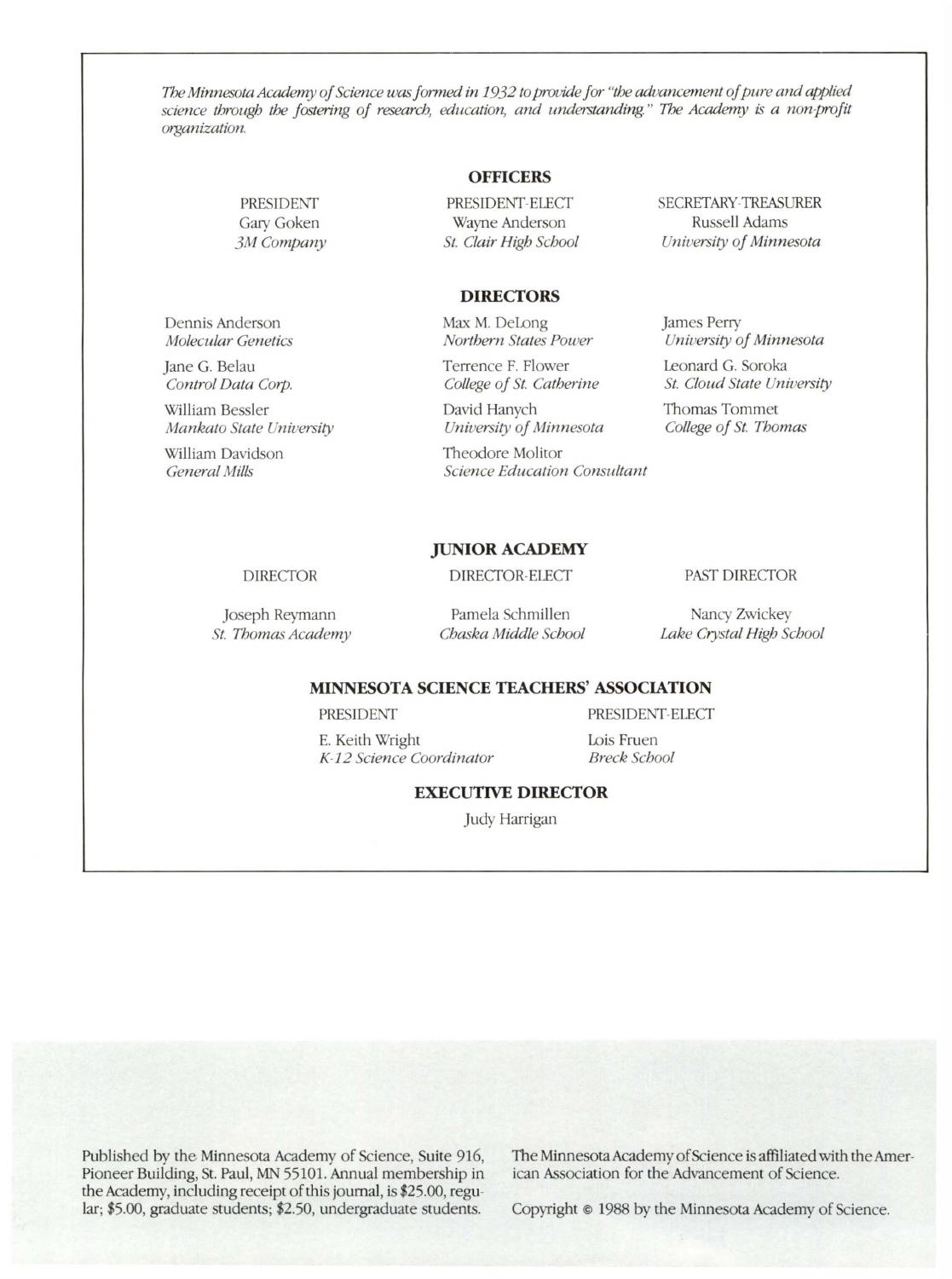### **EXECUTIVE EDITOR**

*Daniel Gilboe Vet. Adm. Medical Center* 

**SCIENTIFIC EDITOR** *Nancy* Z. *Hartung College of St. Thomas* 

**FEATURES EDITOR**  *Mark Davis Macalester College* 

**MANAGING EDITOR**  *James Engelking, Jr* 

**SECTION EDITORS** 

AQUATIC BIOLOGY Florence Gleason, *Gray Freshwater Biological Institute*  BEHAVIORAL SCIENCE

Robert W. Lent, *University of Minnesota* 

BOTANY AND AGRICULTURE David French, *University of Minnesota* - *St. Paul* 

BUSINESS AND ECONOMICS Richard Sielaff, *University of Minnesota* - *Duluth* 

**CHEMISTRY** Sumita Mitra, *3M Company* 

**CHRONOBIOLOGY** Franz Halberg, *University of Minnesota* -*Minneapolis* 

CONSERVATION AND NATURAL AREAS David F. Grether, *St. Cloud State University* 

**ECOLOGY** Merrill Frydendall, *Mankato State University* 

GENETICS AND CELL BIOLOGY Charles Rodell, *St.John's University* 

**GEOGRAPHY** David Lanegran, *Macalester College* 

GEOLOGY AND SOIL SCIENCE Russell Adams, *University of Minnesota* - *St. Paul* 

PHYSICS AND ENGINEERING Fred Williamson, *Honeywell, Inc.* 

SCIENCE EDUCATION Sr. Lucy Knoll, *Administrative Center,*  Sisters of St. Joseph of Carondelet

SOCIAL SCIENCES and POUTICAL SCIENCE William Peterfi, *University of Minnesota* - *Morris* ZOOLOGY

Mark Davis, *Macalester College* 

#### **EDITORIAL ADVISORY BOARD**

Linda Aasen, *Universlty of Minnesota;* Steven D. Clarke, *University of Minnesota;* Adela Elwell; Mark Engebretson, *Augsburg College;* Wayne Gergen; Daniel Gilboe, *Vet. Adm. Medical Center* (chair); Bradley M. Gottfried, *College of St. Catherine;* Meredith McNab; Sylvia Kerr, *Hamline University;* James Lynskey, *Hamline University;* William Peria, *University of Minnesota;*  John Romano, *University of.Minnesota.* 

*Address Editorial Correspondence to:* Editor, Minnesota Academy of Science Journal, Suite 916, Pioneer Building, St. Paul, MN 55101

Volume 54, Number 1, 1988

# **Journal of the MINNESOTA ACADEMY OF SCIENCE**

**Fall,1988 Volume 54, No. 1** 

### **CONTENTS**

| <b>Annual Meeting Presentations</b>                                                                           |
|---------------------------------------------------------------------------------------------------------------|
| Science Education: Opportunities and Obligations,                                                             |
| Arson—In Spite, Fun and Profit, <i>B. Ryden</i> 13                                                            |
| <b>Invited Review</b>                                                                                         |
| Osteoporosis, C. Niewoehner, M.D. 10                                                                          |
| Articles                                                                                                      |
| Seasonal Variations in Water Quality Parameters of the<br>Mississippi River near St. Cloud, MN, S. Ellingson, |
|                                                                                                               |
| Northern and Southern Brook Lampreys in Minnesota,<br>P. Cochran, T. Pettinelli 23                            |
| <b>Membership Application</b> 28                                                                              |
| Notice to Contributors of Articles 29                                                                         |

*The Minnesota Academy of Science does not take a stand on issues that may be discussed in articles published in the Journal. Readers should bear in mind that views expressed in these articles are strictly those of the authors.*